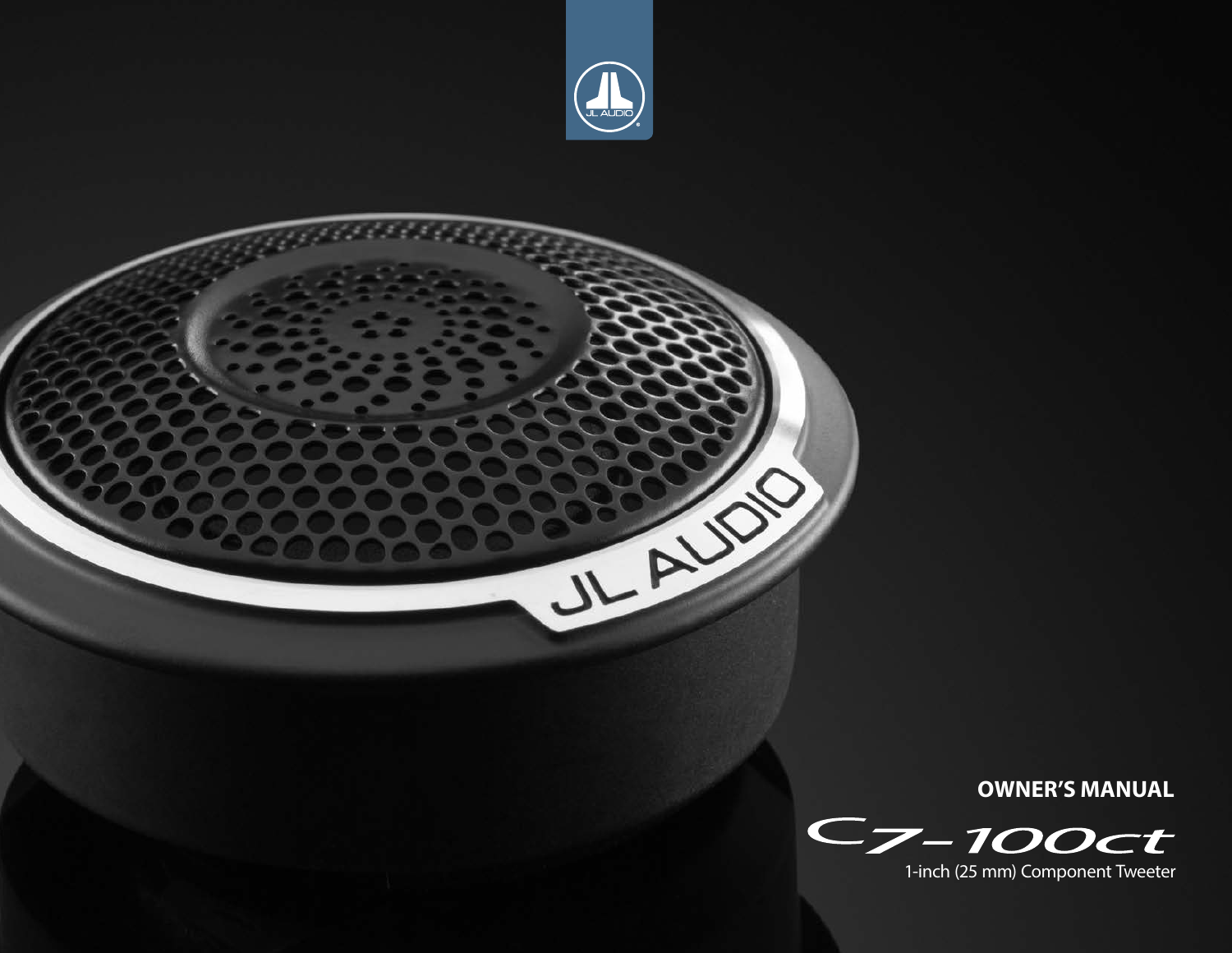

## C7-100ct: 1-inch (25 mm) Component Tweeter

#### **INTRODUCTION**

Thank you for choosing JL Audio C7 loudspeakers for your automotive sound system. C7 is the pinnacle of JL Audio loudspeaker design, benefitting from patented technologies and our most advanced development tools.

The C7-100ct is a component tweeter designed to deliver unparalleled high-frequency performance. Utilizing a corundum ceramic-coated aluminum alloy diaphragm with a treated silk, s-roll surround, it provides spectacularly detailed reproduction of treble frequencies and outstanding off-axis response. Distortion and non-linearities have been minimized through critical optimization of dynamic motor, diaphragm and suspension behaviors.

Flush and surface mounting fixtures are included to fit a variety of installation applications, as well as a 15μF protection capacitor to guard against damage from transient electrical pops (turn-on/off). This capacitor is not a substitute for high-pass filtering, but must be connected in all installations.

We do not recommend the use of passive crossover networks with C7 loudspeakers. Instead, we recommend a high-quality tuning DSP and a dedicated amplifier channel for each C7 loudspeaker in the system. Precise setup of equalization, delay and crossover filters will ensure optimal in-vehicle performance.

Should you have any questions regarding the instructions in this manual, please contact your authorized JL Audio dealer for assistance, or contact the JL Audio Technical Support Department.





#### **DESIGN & TECHNOLOGIES**

#### **Dome Diaphragm:**

**1** Corundum ceramic-coated aluminum alloy diaphragm exhibits high stiffness, very low mass and excellent environmental stability.

#### **Suspension Design:**

**2** The diaphragm's motion is centered, sprung and damped by a treated silk, s-roll surround. Ferrofluid in the magnetic gap acts as a rear suspension element in this design. The two combine to provide optimum damping without unduly restricting excursion.

#### **Motor Design:**

**3** The C7-100ct employs a high-density magnetic circuit with a high-grade, neodymium magnet, and a specially machined, U-Yoke motor topology. An under-hung voice coil is employed, wound with copper-clad aluminum wire onto an aluminum voice coil former. Motor magnetics have been precisely optimized utilizing advanced FEA tools to lower even order distortion and IMD/AMD.

#### **Acoustical Design:**

**4** The shape of the tweeter housing is designed to boost sensitivity in a very specific bandwidth, helping to flatten the frequency response. It also provides control of directivity.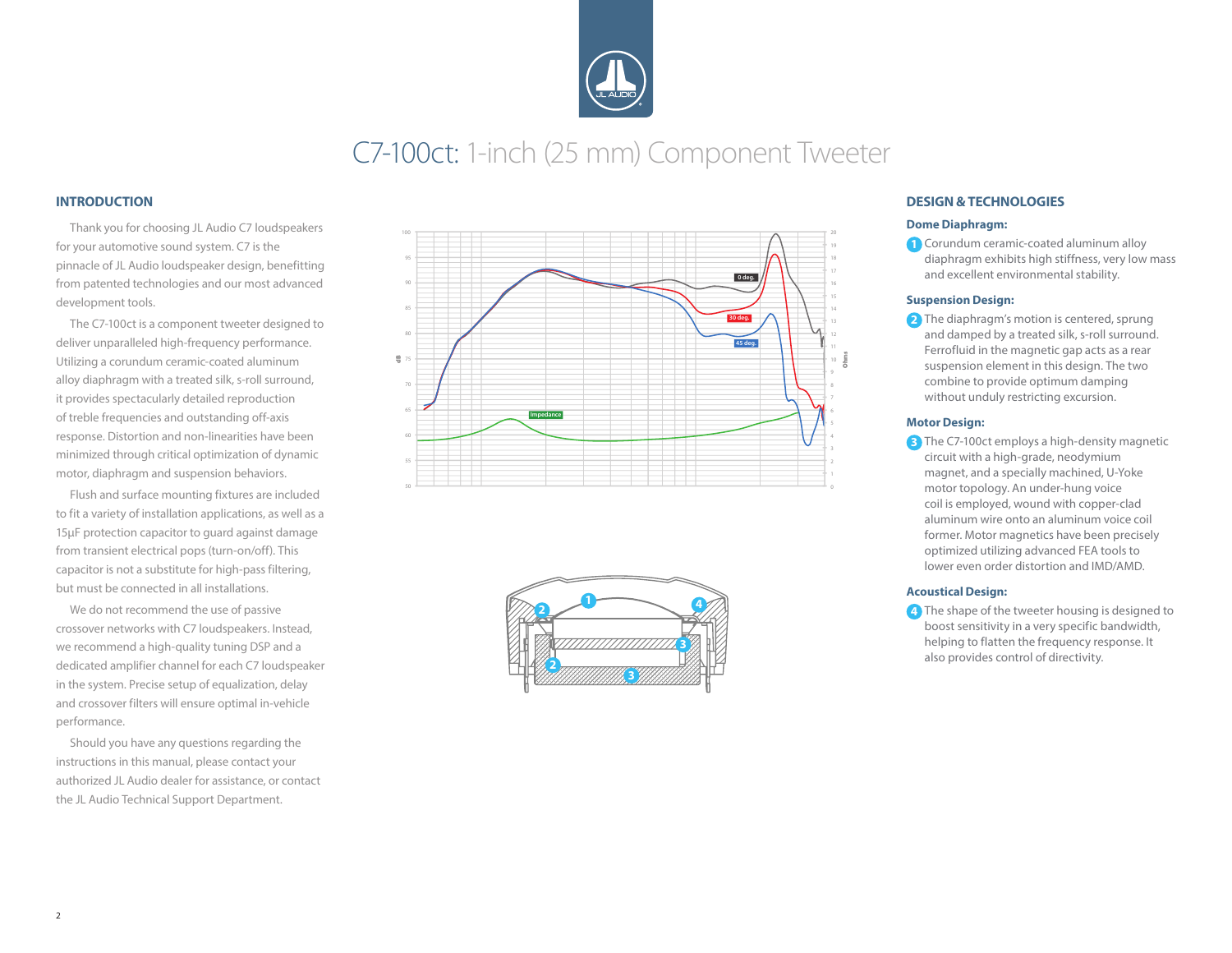

## C7-100ct: Specifications and Crossover Setting Guidelines

#### **C7-100ct SPECIFICATIONS**

**Speaker Type:** Component Tweeter **Nominal Diameter:** 1 in. (25 mm) **Nominal Impedance (Znom):** 4 ohms **Continuous Power Handling:** 100W **Recommended Amplifier Power:** 50-150W (RMS) **Net Weight:** 0.25 lbs. (110 kg)

#### **Parameters:**

**Voice Coil Resistance (Re):** 3.20 ohms **Free Air Resonance (Fs):** 1450 Hz **Reference Efficiency (no):** 0.267% **Efficiency:** 86.5 dB **@** 1W/1m | 92.5 dB **@** 1W/0.5m **Sensitivity:** 89.5 dB **@** 2.83V/1m

#### **Design Bandwidth:**

With 48 dB/octave filters: 3 kHz - 30 kHz With 24 dB/octave filters: 4 kHz - 30 kHz With 12 dB/octave filters: 5 kHz - 30 kHz

#### **INCLUDED COMPONENT & PARTS**

- One (1) C7-100ct 1.0-inch (25 mm) tweeter • One (1) surface-mount fixture • One (1) flush-mount fixture • One (1) #8 metal spring clip (for flush-mounting) • One (1) #8 flat metal spring nut (for surface-mounting) • One (1) M4 x 30 mm machine screw • One (1) #8 x 1.0-inch (25 mm) sheet metal screw • One (1) 4.7 mm male crimpable connector • One (1) 2.8 mm male crimpable connector
- One (1) 150 µF tweeter protection capacitor

#### **C7 3-Way Speaker System**

**C7-650cw Woofer** Low-Pass: 24 dB/octave Linkwitz-Riley @ 400 Hz Level Offset: 0 dB

**C7-350cm Midrange**

High-Pass: 24 dB/octave Linkwitz-Riley @ 480 Hz Low-Pass: 24 dB/octave Linkwitz-Riley @ 3500 Hz Level Offset: 0 dB

**C7-100ct Tweeter** High-Pass: 24 dB/octave Linkwitz-Riley @ 4500 Hz Level Offset: -1.0 dB

**Please note**: These are recommended starting points for tuning. In-vehicle measurements should be made to optimize the crossover for speaker placement and vehicle acoustics.





#### **C7 2-Way Speaker System**

#### **C7-650cw Woofer**

Low-Pass: 24 dB/octave Linkwitz-Riley @ 2700 Hz Level Offset: 0 dB

#### **C7-100ct Tweeter**

High-Pass: 24 dB/octave Linkwitz-Riley @ 4000 Hz Level Offset: -1.0 dB

**Please note**: These are recommended starting points for tuning. In-vehicle measurements should be made to optimize the crossover for speaker placement and vehicle acoustics.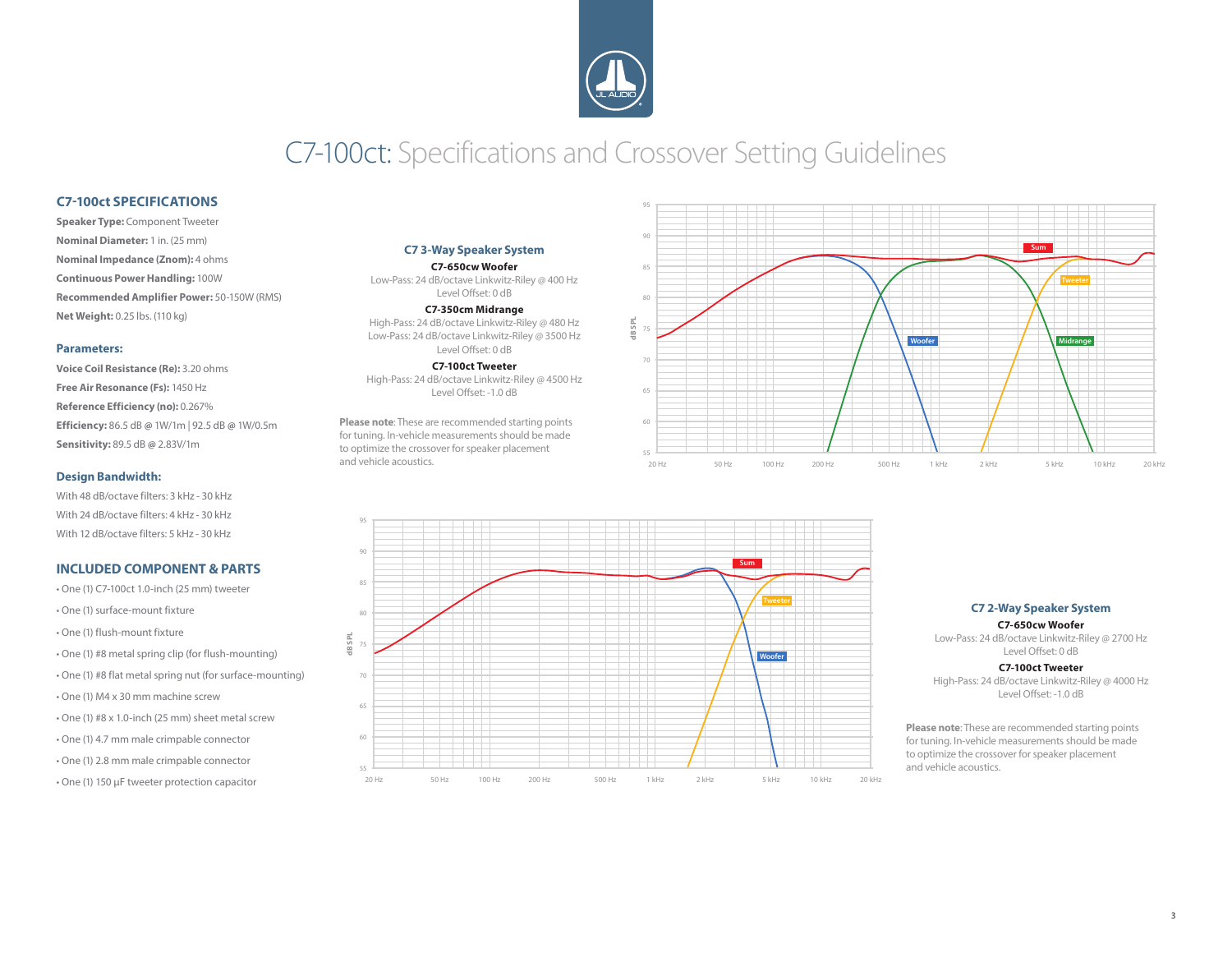

## C7-100ct: Dimensions



4

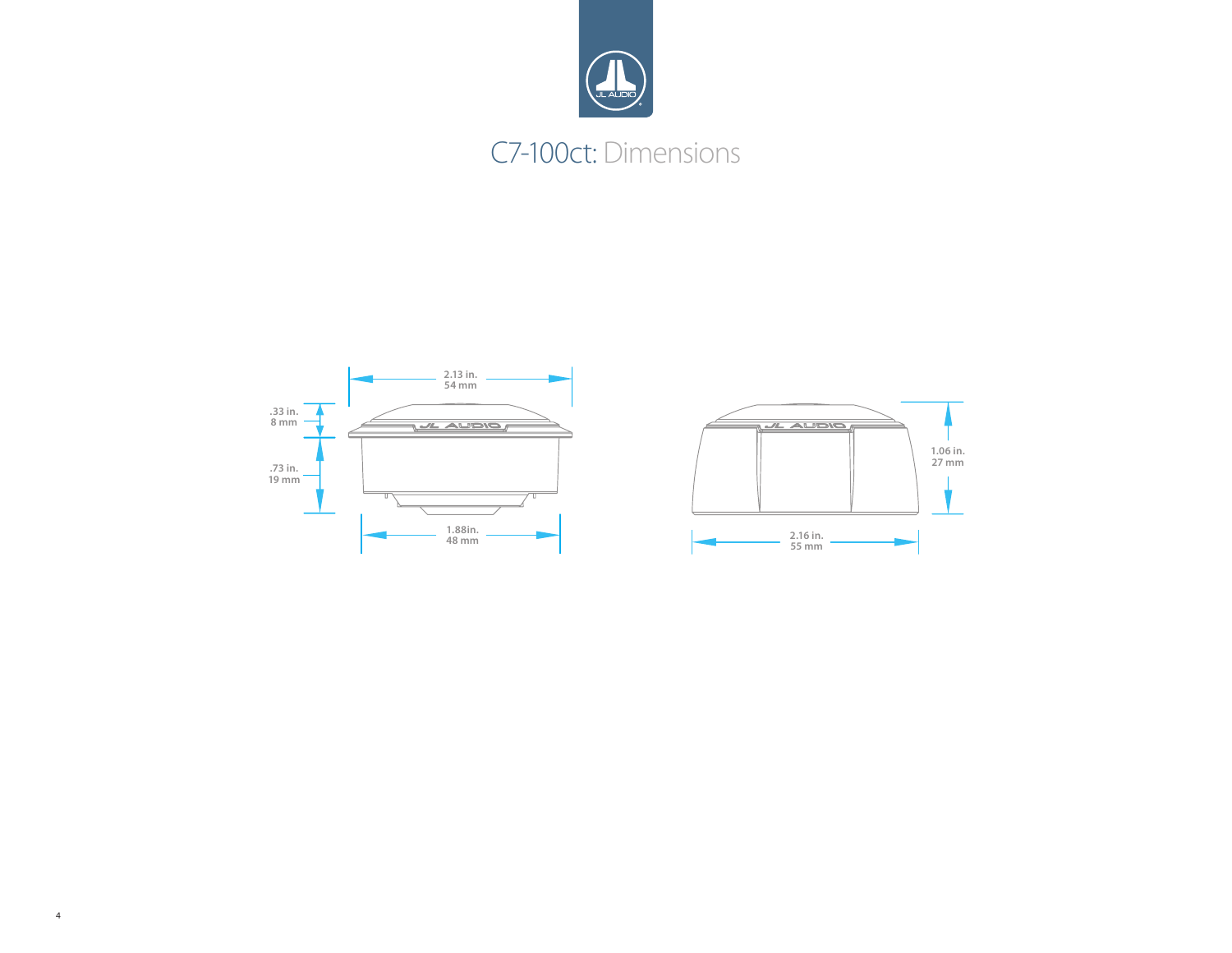

#### **TWEETER INSTALLATION**

C7 tweeters have been designed for surface or flush-mounting. Before choosing a method, carefully inspect the desired mounting location to determine which method will work best.

**Surface-Mount:** uses the supplied surfacemount fixture and requires the drilling of three holes (two for the wires and one for the mounting screw). This application is useful when mounting the tweeters to a panel that has insufficient clearance behind it for the tweeter's magnet structure.

**Flush-Mount:** yields a custom-installed appearance and requires a 1.88-inch (48 mm) diameter hole to be cut in the vehicle panel. At least 1.75-inch (44 mm) of clearance is required behind the tweeter mounting surface for the spring clip and 1-inch machine screw used to mount the fixture. In limited depth applications, it may be necessary to cut down the length of the machine screw, or to use a shorter screw (not supplied). Hand-tighten the machine screw until the fixture is secure, as shown in Diagram C.

#### **PROTECTION CAPACITOR**

A high-quality 15μF protection capacitor is included with the C7-100ct to guard against damage from transient electrical pops (turn-on/off). This capacitor is not a substitute for high-pass filtering and must be connected in all installations. The capacitors value has been selected so as not to interfere with a properly set active high-pass filter.

The protection capacitor supplied with your C7-100ct should be installed in a dry location and as near as possible to the tweeter. Connect the protection capacitor in-line (series) with the tweeter's positive (+) lead, as shown in Diagram A below. The capacitor is bipolar and may be connected in either direction. Make sure to insulate the capacitor's leads to guard from touching against any exposed metal. Use plastic cable ties or a similar fastener to securely mount the capacitor to avoid coming loose in the event of a collision, sudden jolt or repeated vibrations during normal use. Make sure that your mounting location will not cause damage to wiring or any other vital component of your vehicle.

#### **TWEETER CONNECTIONS**

Run the wire leads from the tweeter mounting locations to the amplifier outputs. Then connect the harness wire leads to the speaker/amplifier outputs and tweeters, observing correct polarity. See Diagram A below for details.

#### **!! WARNING**

**It is absolutely vital that the protection capacitor is connected, as shown in Diagram A. Failure to connect the protection capicitor as shown will result in damage which is NOT covered under warranty.** 

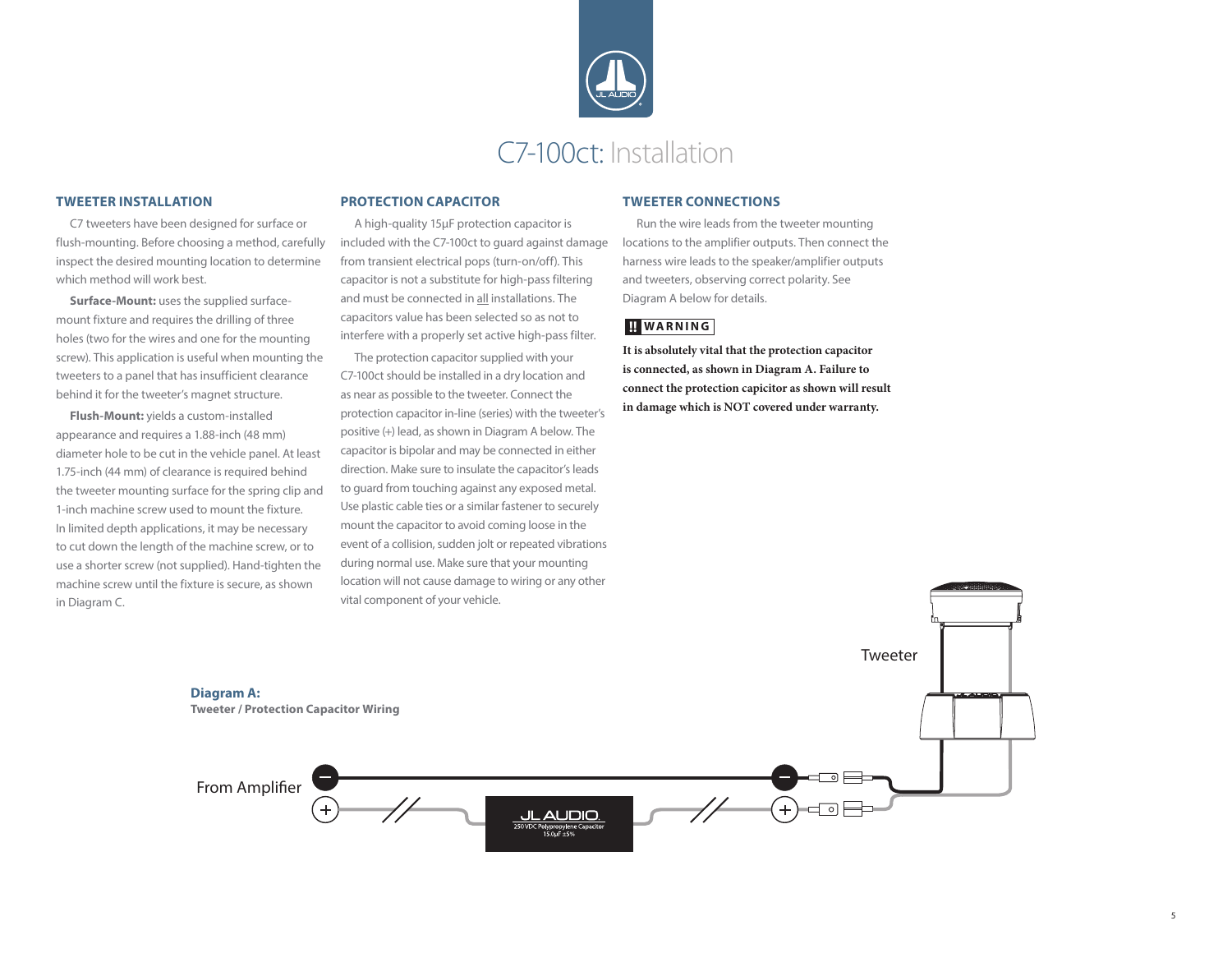

## C7-100ct: Surface-Mount Installation

- 1) Remove the vehicle panel and check to ensure that the mounting screw will have adequate clearance.
- 2) Place the surface-mount fixture on the vehicle panel at the desired mounting location and mark the locations of the center mounting screw hole and the approximate center of the left and right semicircular cutouts (for the wires).
- 3) Using a 1/16-inch (1.5 mm) drill bit, drill a pilot hole through the panel at the center screw location.
- 4) Using a 1/4-inch (6 mm) drill bit, drill a hole for each of the tweeter's wires at the locations you marked in step 2.
- 5) Screw the surface-mount fixture to the vehicle panel using the supplied #8 sheet metal screw (hand-tighten) and #8 flat metal spring nut. Feed a tweeter wire through each semicircular cutout in the mounting fixture and the 1/4-inch holes you drilled in the panel.
- 6) To attach the tweeter to the fixture, observe the indented locking slots on the outer edge of the tweeter body and align these with the tabs visible on the inside walls of the fixture. Slide the tweeter into the fixture and secure by pressing down on the tweeter and giving it a small clockwise turn.
- 7) Connect the tweeter's wires to the wire leads from the amplifier, observing correct polarity. Install the protection capacitor as noted on page 5.
- 8) Re-install the vehicle panel, taking care to route the new wiring so as not to interfere with any vehicle mechanisms(window mechanisms, for example).

#### **Diagram B:**

**Surface-Mount Fixture Installation**





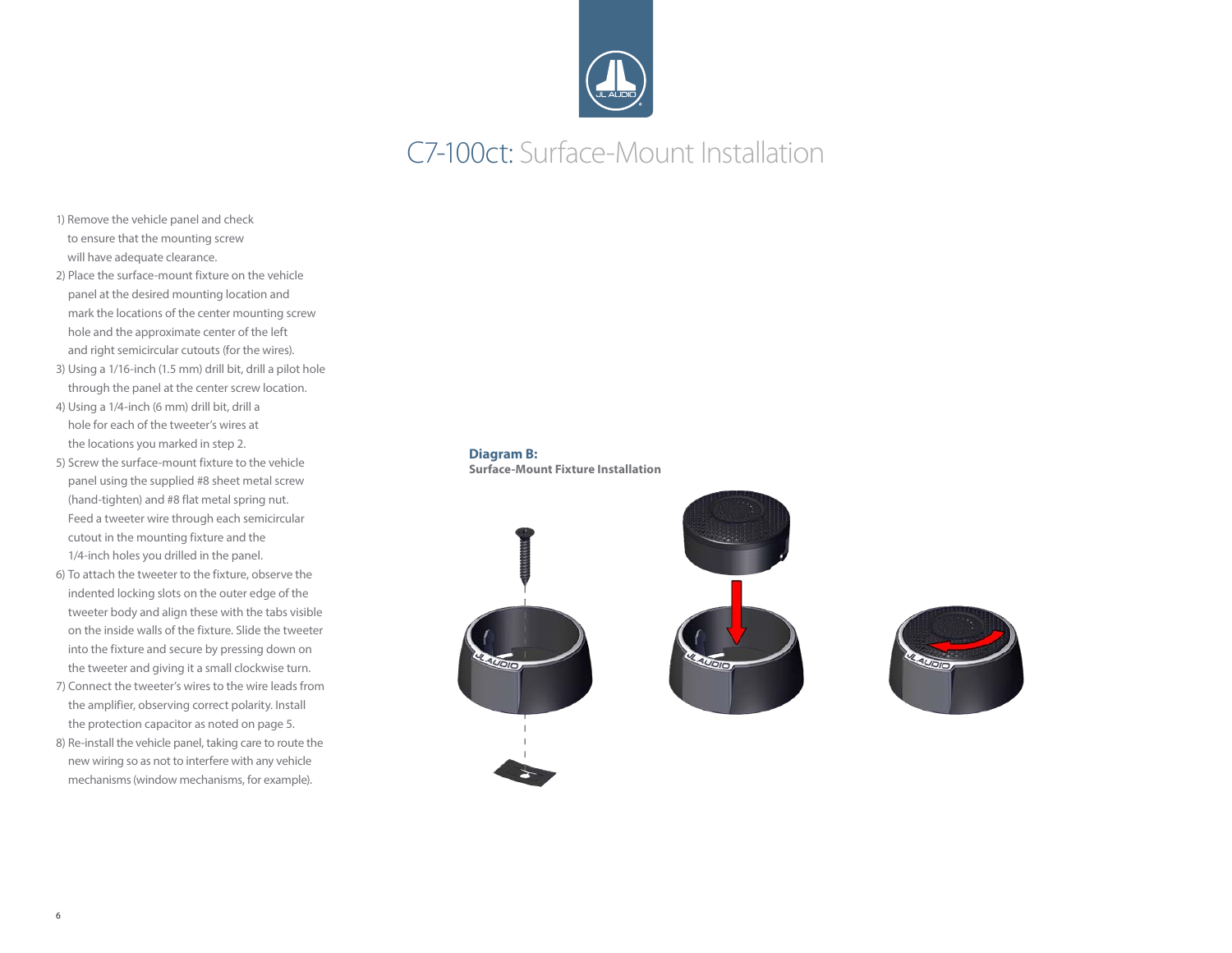

## C7-100ct: Flush-Mount Installation

- 1) Remove the vehicle panel and check the desired mounting location to ensure that there is adequate clearance behind the panel for the tweeter's magnet structure and mounting hardware.
- 2) Carefully cut a 1.88-inch (48 mm) diameter hole in the vehicle panel. This will achieve a snug fit and allow the tweeter flange to conceal the cut line.
- 3) Insert the flush-mount fixture from the front of the panel and place the M4 machine screw through the center hole of the fixture.
- 4) From behind the panel, thread the spring clip onto the M4 machine screw and hand-tighten until the fixture is secure.
- 5) Feed a tweeter wire through each semicircular cutout in the fixture from the front of the panel.
- 6) To attach the tweeter to the fixture, observe the indented locking slots on the outer edge of the tweeter body and align these with the tabs visible on the inside walls of the fixture. Slide the tweeter into the fixture and secure by pressing down on the tweeter and giving it a small clockwise turn.
- 8) Connect the tweeter's wires to the wire leads from the amplifier, observing correct polarity. Install the protection capacitor as noted on page 5.
- 9) Re-install the vehicle panel, taking care to route the new wiring so as not to interfere with any vehicle mechanisms(window mechanisms, for example).

#### **Diagram C:**

**Flush-Mount Fixture Installation**